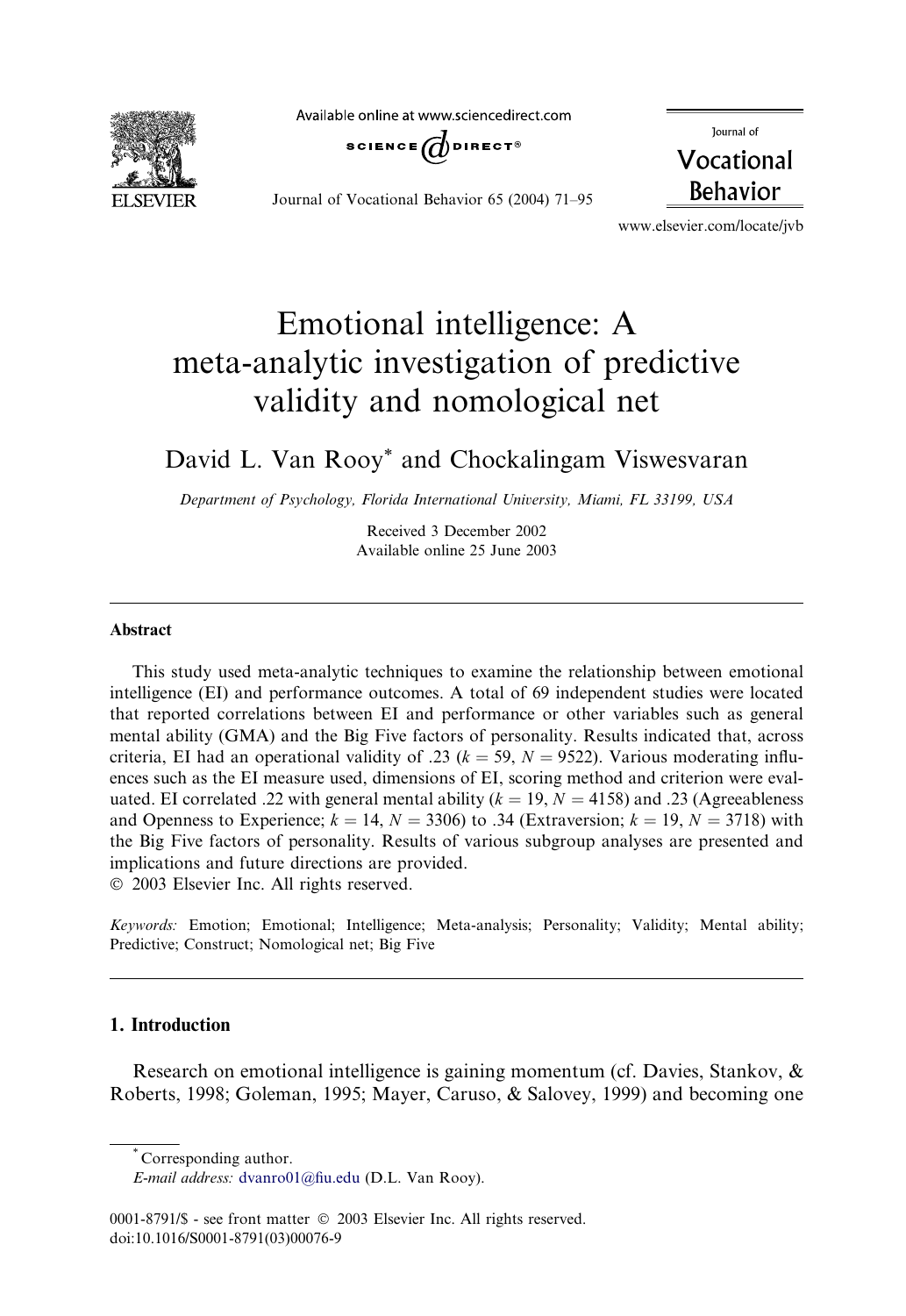of the most topical areas in organizational research. To some extent, this recent emphasis on emotional intelligence arises from the renewed interest in personality research (cf. Barrick & Mount, 1991; Hough & Ones, 2001). This article discusses the current state of affairs in emotional intelligence research and then applies metaanalytic procedures to provide the first comprehensive understanding of the power of EI to predict performance outcomes. The article also explores the nomological net of EI with other individual difference variables that psychologists traditionally use to predict behavior: General Mental Ability (GMA) and the Big Five factors of personality.

It is difficult to provide an operational definition of EI that is accepted by all. This is not surprising as decades of research on stress, for example, still has not resulted in a universally accepted definition of what constitutes stress; the same can be said of the research on GMA as well as the definition of personality variables (cf. Goldstein, Zedeck, & Goldstein, 2002; Ones, 1993; Ones & Anderson, 2002). The EI concept is typically credited to Salovey and Mayer (1990) who coined the term emotional intelligence but Thorndike (1920) first proposed the idea of social intelligence that some consider akin to EI (but see Mayer & Salovey, 1997). In actuality, EI can best be thought of as a subset of social intelligence (Salovey & Mayer, 1990). However, since the construct of social intelligence is broader than EI, it has often been difficult to discriminate between it and GMA. As a more isolated construct, EI may be more distinct from GMA and personality. In addition, it is possible that measures of EI, especially ability based, are less susceptible to faking than other measures that are more transparent. Nonetheless, others (Kaufman & Kaufman, 2001) argue that the origins of EI can be traced to Binet's early notions of intelligence. Gardner (1993) has postulated that social intelligence consists of a person's inter- and intra personal intelligences. Still, EI was not truly popularized until the recent renaissance of the dispositional approach in the workplace (cf. Hough & Ones, 2001).

The differing names given to emotional intelligence are part of the reason that it has been difficult for researchers to agree on an all-encompassing definition. Emotional intelligence has also been referred to as emotional literacy, the emotional quotient, personal intelligence, social intelligence, and interpersonal intelligence (Dulewicz & Higgs, 2000). The definitions are so varied, and the field is growing so rapidly, that researchers are constantly amending even their own definitions of the construct. Nonetheless, although the definitions of EI vary, they tend to be complementary rather than contradictory (Ciarrochi, Chan, & Caputi, 2000). Based on the many definitions that have already been proffered, this article conceptualizes EI as the set of abilities (verbal and nonverbal) that enable a person to generate, recognize, express, understand, and evaluate their own, and others, emotions in order to guide thinking and action that successfully cope with environmental demands and pressures.

#### 1.1. Dimensions of emotional intelligence

The emotional intelligence concept is generally divided into four dimensions (Salovey & Mayer, 1990), although other models such as a five-component model (Bar-On, 1997) are also widely accepted. George (2000) and others (e.g., Mayer,